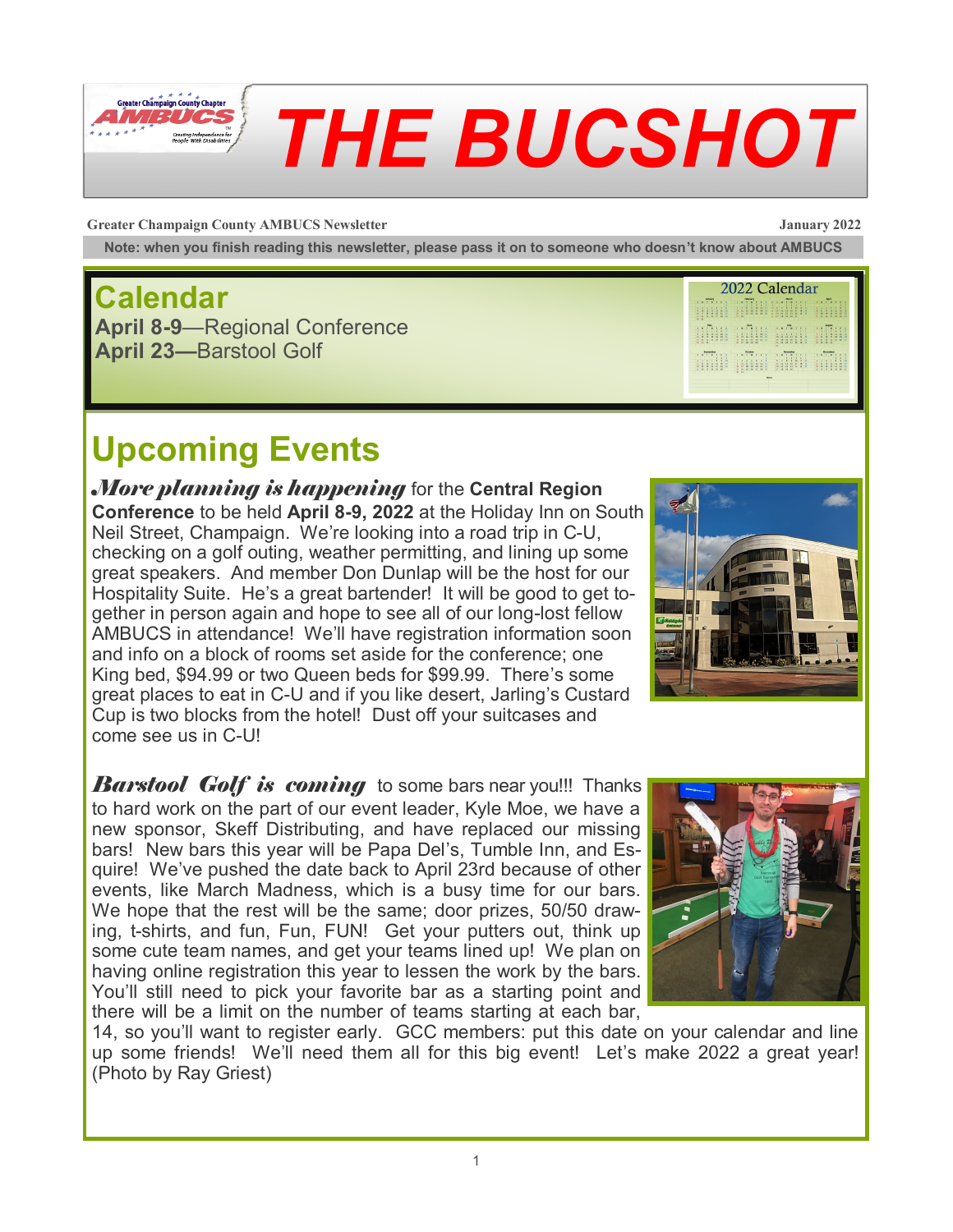*And there are more things happening!* Don't forget about **National Conference** in Birmingham, Alabama, August of 2022, our 100 year anniversary! It promises to be a great conference in a great city! There are all kinds of things to do in Birmingham so come down a couple of days early and enjoy the sights! Central Region members will already have their

suitcases dusted off and have some travel under their belts so we'll be ready!

And the **National Big Hat Raffle** just started and will run through July! Wouldn't you just love to be sitting here drinking your morning coffee? Get your tickets now from your Big Hat Presidents!

Our **Capital Campaign** is also underway. And as of this writing, we have over \$476,000 toward our \$600,000 goal! No amount is too small so give if you can and help us keep out *Mission in Motion* alive and well! https://ambucs.org/missioninmotion/mission-in-motion-capital-campaign/



### **Amtrykes**

*New Amtrykes have arrived!* We have four Amtrykes sitting in their boxes at member Keith Jamieson's office! We'll be scheduling a Bike Build soon so that these trikes can be ready for their riders when the weather changes. Members have also been calling past recipients to assess their current status. We will fix what's broken, pick up unused trikes and trikes that have been outgrown. We're getting good feedback on our calls, like that riders are now using regular two-wheel bikes! Best possible news! This will also help with our invitations to our Amtryke Road Rally when we are ready to host that again! Thanks to all who are helping out with this project and to Elaine Windingland who is providing us with lists of our Amtryke riders!



#### **Officers for 2022-2023**

*The nominating committee* for our next slate of officers will consist of five past presidents: *Deb Griest*, *Larry Windingland*, *Keith Jamieson*, *Renae' Strawbridge***,** and *Kyle Moe*. Up for election: **President-Elect**, (Larry Windingland will move to President; Kyle Moe becomes Board Chairman), **Big Hat President**, (must be a big hatter), **Secretary**, **Treasurer**, **Sargent-At-Arms**, and two **Board Directors**, (Deb and Ray Griest will complete their second year and be replaced; Pat Webb and Don Dunlap will continue with their second year of Board service). Here's a few, but not all, of the duties of each officer: **President** runs most regular meetings, is a tie breaker in all votes, and leads the Chapter whenever needed; **President-Elect**, shadows the President and runs regular meetings when the President is absent; **Big Hat President** leads the regular meeting once per month and encourages membership recruitment and retention; **Secretary** takes minutes at all meetings including the Board meeting, (whose minutes are published once per month), sends out any information needed by all Chapter members, and assists project leaders with any duties they require; **Treasurer**  keeps the books for the Chapter, pays all bills, and files Chapter taxes; **Sargent-At-Arms** prepares the meeting room with banner, bell, 50/50 tickets, etc., stores them at the end of the meetings, and levies fines on members; **Board Directors** attend each Board meeting and bring forth issues from any members. We would love to have more members involved in guiding the Chapter so if you would like to volunteer just speak to any of the committee members!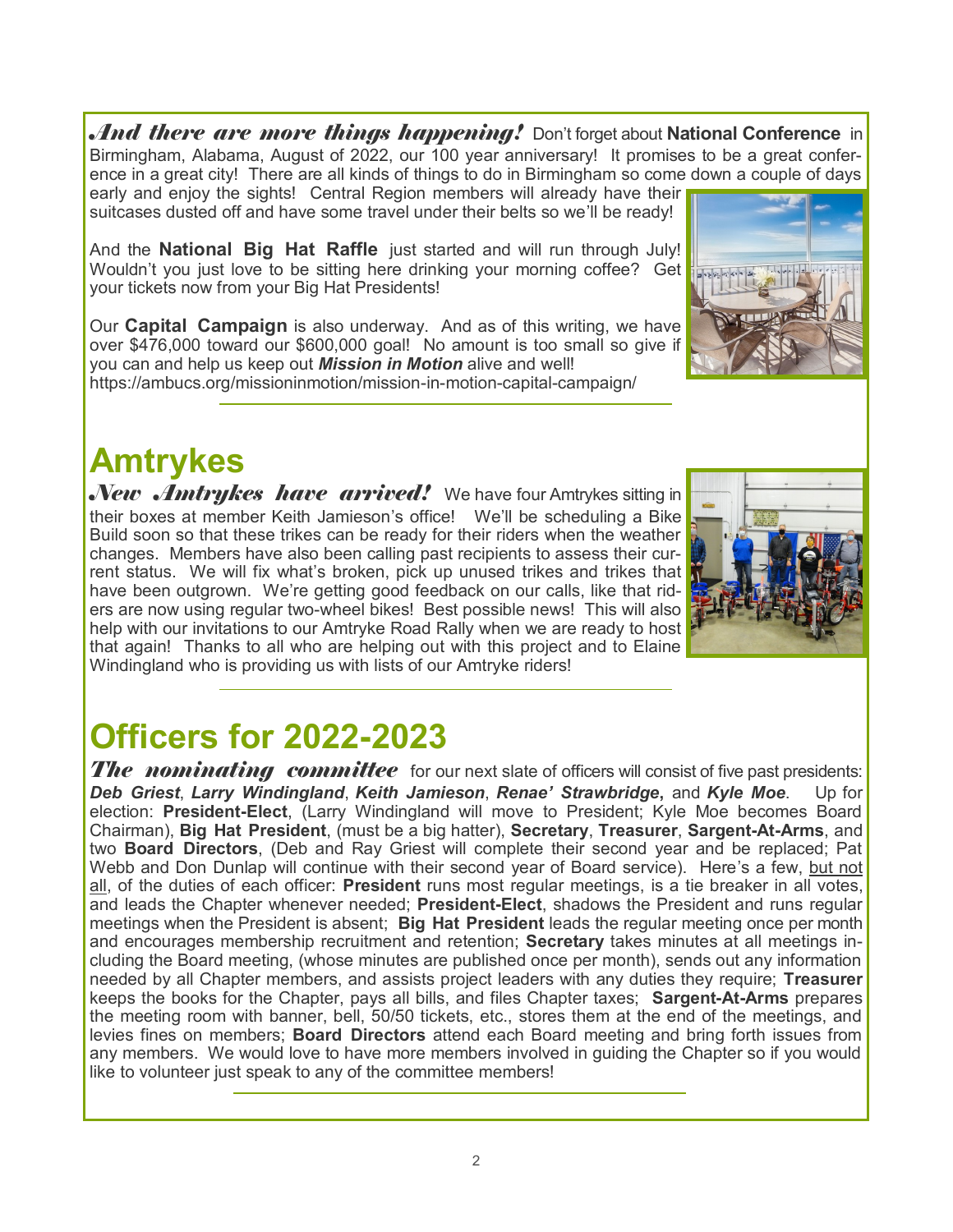#### **Speaker: Jake Junghanel, Camp New Hope**

*The new director of* Camp New Hope, **Jake Junghanel**, came by to thank us for our donations over the years and share plans for the Camp. His philosophy is to include all attendees in every activity. If they are in some way unable to participate exactly like others, they will find a way for the attendee to have their best experience possible. Jake is thinking outside the past and hopes to come up with new fun things to do with the campers. As with all organizations, Covid has brought special challenges to having a regular camping experience so day care was installed and the camp will return to camping when safety is less of a problem. Jake also has been recruiting helpers for the camp and has a 500 hour commitment from Eastern Illinois University for this coming year! We thank Jake for all he does for children and wish him the best in these uncertain times!



*On that same day*, we had a visit from our Regional Director, Mar**sha Hammerstrand**. She came to Champaign to meet Chapter members and work with Renae' Strawbridge and Deb Griest on our Regional Conference. Marsha was President of the Cornbelt Chapter for two years and brings some new ideas to the office of Director. She has been asked to provide a Regional newsletter for the over 700 members we have and is currently acting as Region Treasurer. She would like to hand the treasurer's duties off to another member so if you would like to help out the Region, talk to Marsha! Come by anytime, Marsha!



### **Splinters From the Board**

*The Board met at Papa Dels* and addressed the following item:

==> approved a return to the shotgun start at the Golf Fundraiser this Fall

#### **Tidbits**

**MaryLou and Wayne Younger** had some deaths in the family. Please send prayers and comfort!

**Ray Griest** reports that he got tired of jello when he was in the hospital and wouldn't leave there until he got the cheeseburger he ordered for lunch! He is recovering just fine from his surgery.

**Renae' Strawbridge** is spending some quality time with family in Florida. Lucky her!

**Member Andy VanEngelenburg** has left our Chapter! He is off to work a job in Iowa and we wish him the best!

**Keith Jamieson** was down in the back for a while. He found it very hard to bend or move even to change clothes! Luckily he's a fast healer and is standing upright again!

**Did you know** that there is Georgia truck oil and Illinois truck oil and Georgia oil will not work in Illinois? Ask member **Don Dunlap**!

**Overhead at a Board meeting:** member Sally Denhart is twice the age of President Kyle Moe! But instead she prefers, twice Wise!